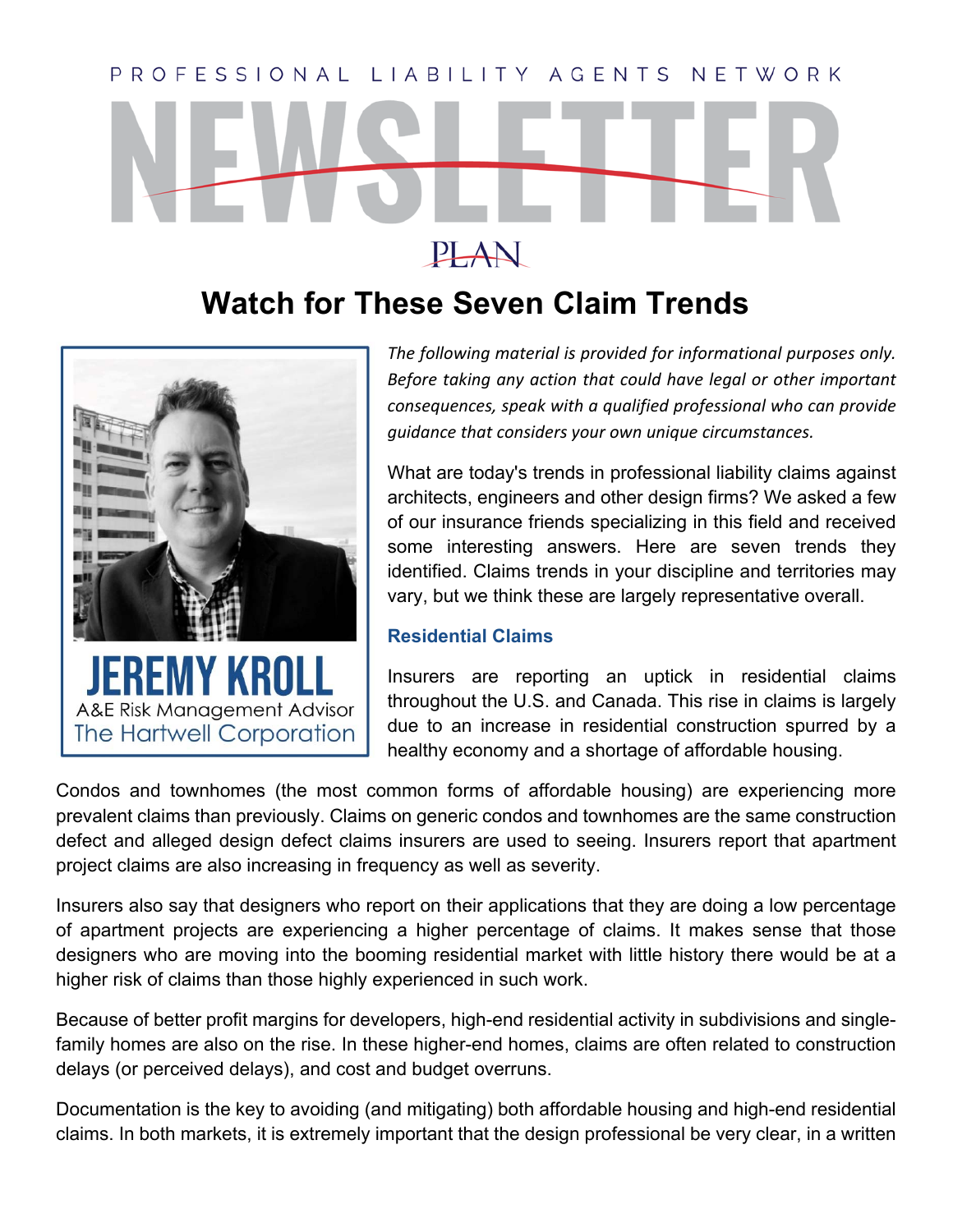contract, about the scope of work for the project, including what services are excluded from that scope. Having a good contract with a tight, well-written scope of services has helped design professionals get out of claims or at least reduce their liability.

Especially on high-end subdivisions and single-family homes, managing owner expectations and promoting clear owner/designer/contractor communication are additional keys to reducing claims. It's important that there is a real "meeting of the mind" as to how much design and construction are likely to cost. It is equally important to document in writing any changes made (by the owner, usually) to design or construction that will increase that total price as the project progresses.

Somewhat unique to residential projects, there is an uptick in claims rooted in a design firm's inability to get paid per contract terms. Insurers are hearing from design professionals looking for help in terminating their roles on projects because of a lack of timely payment by owners. It's a red flag if the owner stops paying someone – whether the design professional or the contractor. Design firms need to keep a very close eye on how, when, and by whom they are getting paid. They should also keep track as to whether other parties to the project are getting paid. Early intervention on payment issues can help avoid a claim later on.

#### **HVAC Claims**

An increase in HVAC claims is primarily related to issues regarding excessive moisture, thermal comfort and humidity control. In hot, muggy areas, claims arise when buildings are not sufficiently cooled, and/or are not adequately addressing humidity. In cold northern areas, HVAC claims often allege damages from frozen and burst pipes because insufficient heating units had been installed in the buildings.

The specification of undersized equipment is a major cause of HVAC claims. But claims are also being brought because properly sized systems/units have been improperly maintained. The key to defense here is to document the owner's responsibility to maintain their units. Also, building commissioning should address HVAC issues. Systems should be fully tested before owners and tenants occupy the building.

Mechanical, electrical and plumbing engineers often report they not getting an adequate work scope and appropriate support from the prime designer to provide adequate HVAC systems. Again, communication is the key to avoiding claims related to these issues. The design team needs to ensure there is a meeting of the minds as to how much heating, cooling and humidity control is expected, exactly how big of an area needs to be heated or cooled, and how much capacity a specific HVAC unit has. The design team also needs to be aligned with the needs/expectations of the user/stakeholder/owner.

Energy models are only useful if they accurately represent how the HVAC system and space will be used. Clear and comprehensive documentation is the key to defend HVAC claims. Unfortunately, these issues are not always well documented and designers find a betterment or other defensive argument more difficult to pursue.

#### **Other Technical Claims**

Technical claims in general are experiencing an increase, not just HVAC issues. For example: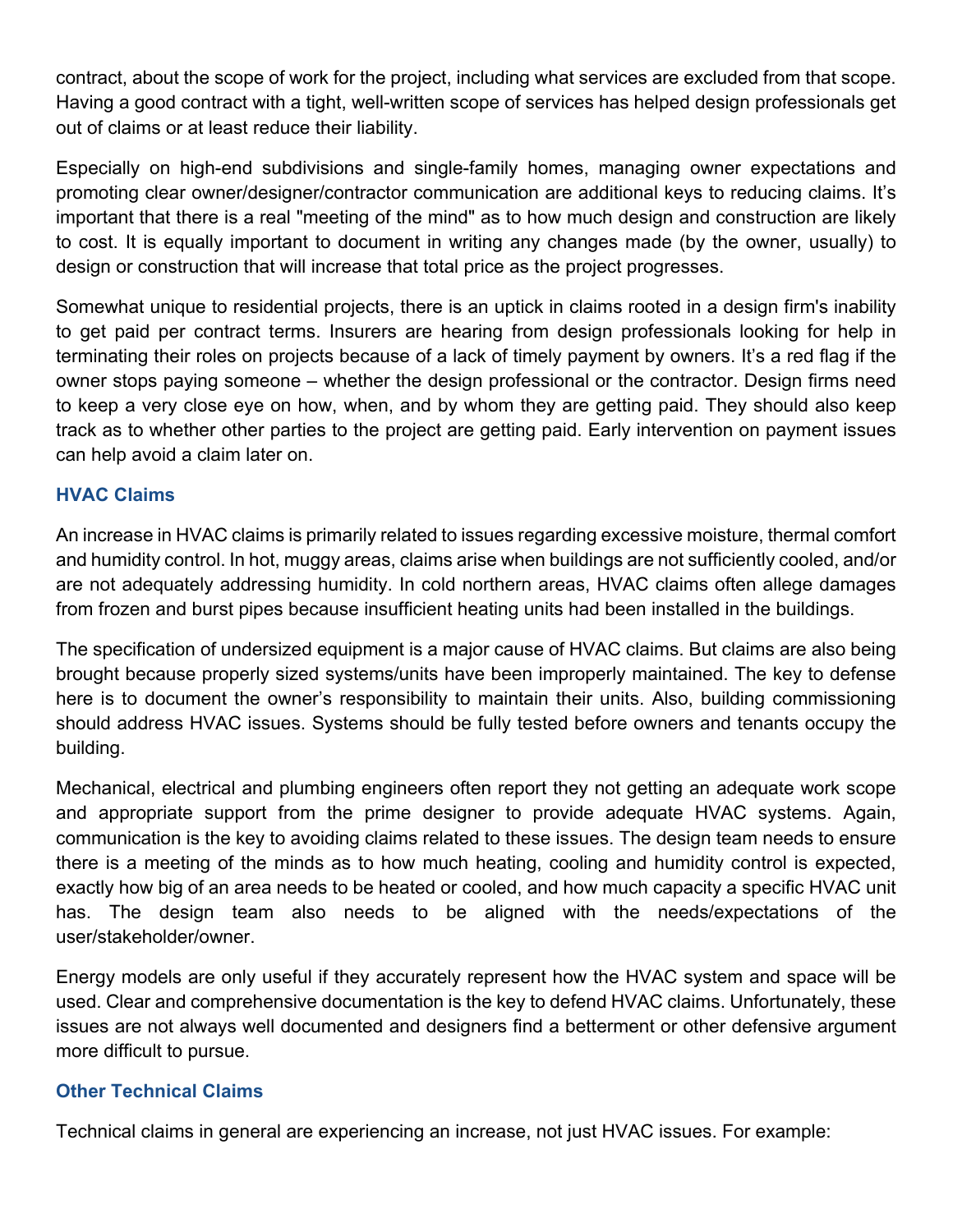- Insufficient engineering calculations, which have been plaguing structural engineers more than in the past.
- Failure to update designs to meet current codes.
- Failure to disclose subsurface test results to bidders on a property.
- Specifying non-ADA-compliant doors and windows causing life-safety issues.

Insurers surmise that many of these claims are rooted in basic mistakes made by designers because they are too busy and not attentive to quality assurance/quality control measures. QA/QC is imperative when specifying and installing technical systems and equipment and commissioning should be a part of the protocol for today's high-tech and ADA-compliant buildings.

#### **School Claims**

Insurers report that claims involving schools are on the increase countrywide, particularly in regard to colleges and universities. Lately, the rise has been most prevalent in Texas, Colorado and Kansas. Insurers report that there is not a particular claim type or event, but rather a wide variety of issues.

One of the drivers of these claims is the targeting of schools by aggressive law firms, a trend that started in Texas and is expanding to other states. These law firms determine which schools have recently had construction done, hunt for possible defects in design or construction and then try to convince the school districts to pursue claims on a wide scale.

Fortunately, Texas recently passed HB 1734 a bill signed into law by the governor and put into effect September 1, 2019. This law requires schools to use any funds received from litigation to actually repair the schools. Hopefully, other states and provinces will follow suit if they haven't already.

The best risk management tactic for school claims is drafting a clear scope of work that shows exactly what the designer was hired to do, and identify services outside of that scope. This clear scope should be part of a well-written contract that affords balanced risk allocation and ensures that any changes in the scope are client-approved and well documented.

#### **Soils/Storm Water Issues**

Soil and storm water claims are on the rise in many regions. The increase in such claims is based on a combination of a proliferation of construction overall and more precipitation in many parts of the country. In the Mountain states, insurers report a rise of claims related to settlement of soils and/or movement due to expansive soils. In the Southern and some Western desert/arid states, insurers are seeing more claims related to storm water/runoff issues.

Soils and storm water claims are proving to be difficult to mitigate, say insurers. Reports prepared by geotechnical engineers and other design firms predicting the future behavior of soils are often based on very limited testing and investigation (as demanded by cost-conscious owners in the scopes of work). Structural engineers will then offer foundation options based upon inadequate reports. The owner typically selects the least costly option for the foundation. The soils then often behave outside the ranges predicted in the report and damages and claims follow.

Design firms benefit by making sure their design is based upon adequate soils reports from the actual project site and not a site adjacent to or similar to the actual project. All designers need to be better at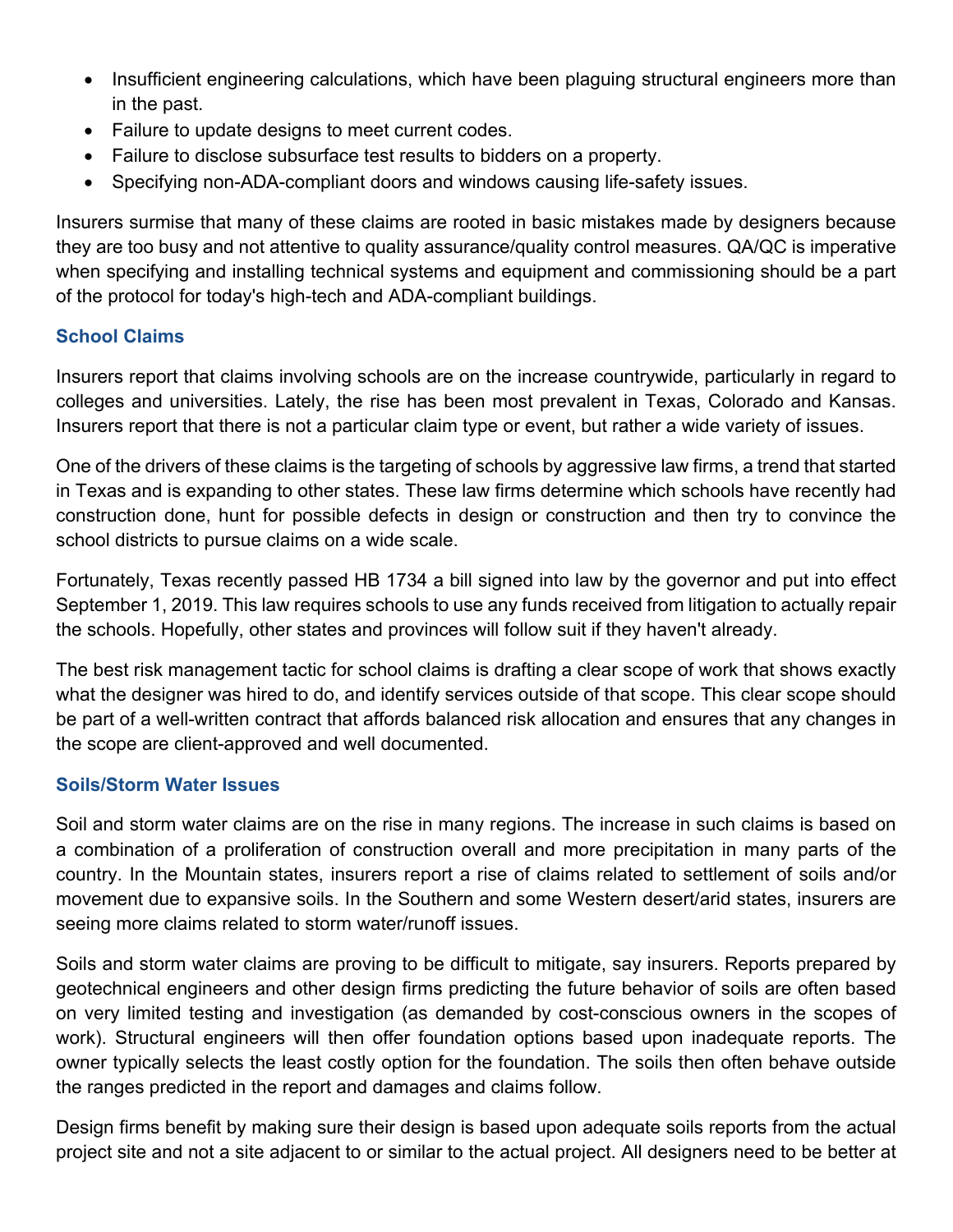insisting on more comprehensive scopes of service, communicating and documenting the risk of limited scopes for subsurface investigation. If a specific type of foundation is called for in the soils report, there should not be a deviation from that specification unless the owner understands and accepts the risks.

The lead designer's contract with the owner should have a provision stating that they can rely on the information provided to them by the owner. (Usually the owner retains the soils engineer.)

For storm water/runoff issues, the best advice is to consider the increased frequency and intensity of rain and snow storms. One hundred year storms are happening every few years, rather than every 100 years. Any design professional involved in civil engineering, grading, or any other design function that might be affected by significant rain or storm water should consider these climate change issues.

### **New Project Deliver Methods**

For decades, design firms worked largely within the framework of the design-bid-build project delivery method. Lately, though, largely the result of advances in automation, design firms are being asked to work within a variety of deliver methods. Design-build. Integrated Project Delivery (IPD). Value Engineering. Building Information Modeling (BIM). The list goes on and on.

It's not surprising that working with unfamiliar project deliver methods can lead to misunderstandings, mistakes and claims. The key to combat these claims is training and experience for all designers on staff. Hiring outside expertise is a shortcut to internal growth but can pay dividends. Make sure you are adequately trained and staffed before taking on unfamiliar methodologies.

### **Bad Contracts**

This is a bit of a catch-all category wherein design firms who agree to bad contracts find themselves more and more the target of claims from their clients. Particular contract issues that have been leading to increased claims include:

- Lack of clarity of the designer's scope of services, which leads to unrealistic client expectations.
- Broad indemnification clauses, which lead to designers taking on uninsured liabilities that rightfully belong to the owner or contractor.
- Agreeing to binding dispute resolution methods other than nonbinding mediation.
- Including protective contract language such as limitation of liability and mediation clauses in the client contract, but not including the same language in contracts with subconsultants.

The resolution to these problems, of course, is to include fair and clearly written language in all of your contracts. Begin with standard language provided by your industry associations and your insurance carrier and then customize it to fit the particulars of the project. If you can't get your client to negotiate a fair and comprehensive contract, then maybe it's time to walk away from the project.

#### **Thanks Folks!**

We'd like to give special thanks to the folks at AXA XL, a division of AXA, and Berkley Alliance Managers for their significant contributions to this article.